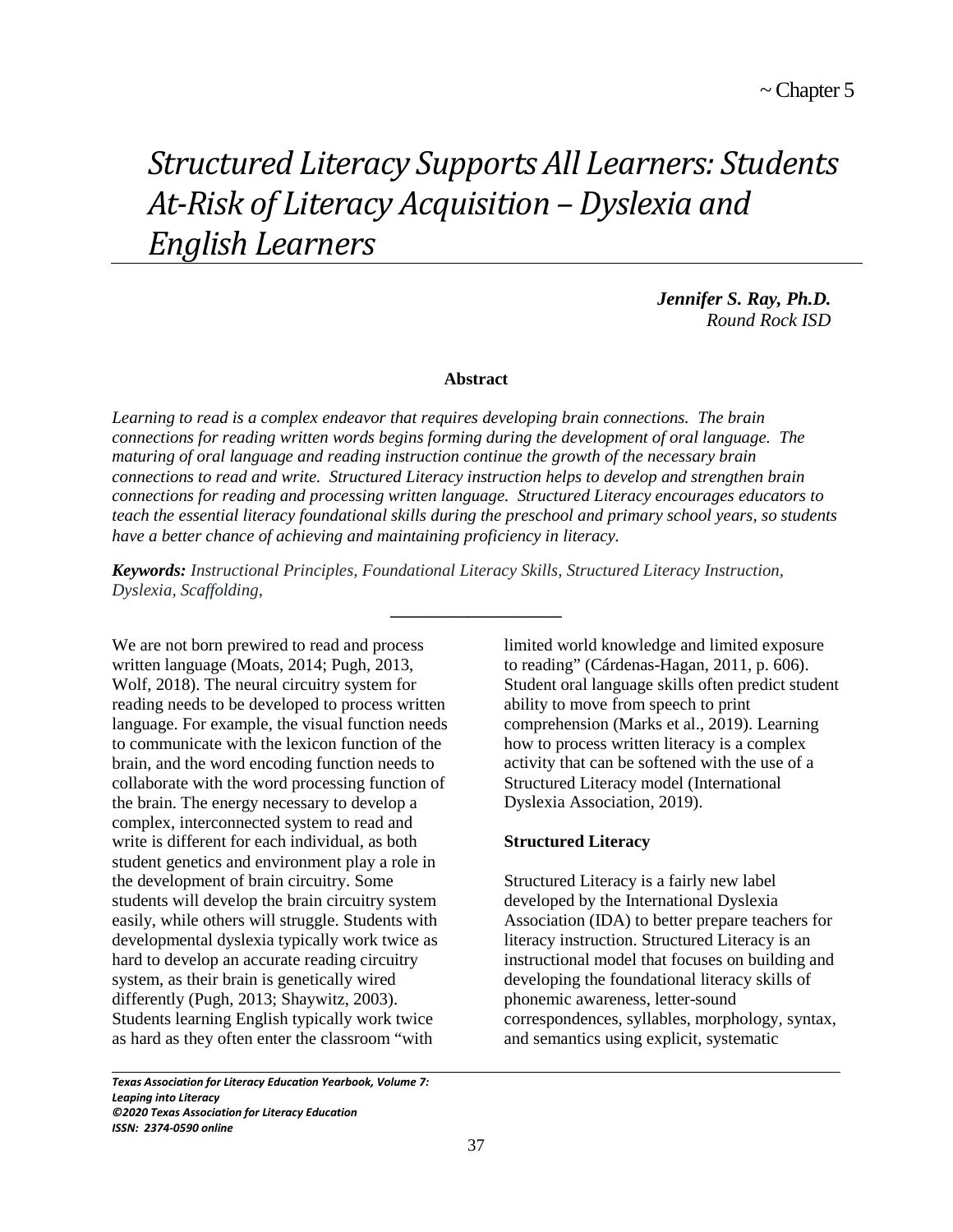instructional principals (Cowen, 2016; IDA, 2018;). Structured Literacy is a blueprint for effective literacy instruction based on the Knowledge and Practice Standards for teachers of reading developed by the IDA in 2010 and updated in 2018 to better prepare educators to meet the instructional needs of students for literacy acquisition. Structured Literacy instruction can be effective for students learning English as a second language, as well as students at-risk for literacy acquisition (Baker et al., 2014; Gersten et al., 2009). Students who receive explicit, systematic literacy instruction are more likely to become biliterate (Cárdenas-Hagan, 2011). Research supports that over 60% of students in the regular classroom need to receive literacy instruction in a Structured Literacy format (Young, 2018). Structured Literacy has shown to be effective for teaching all students how to read and write (Moats, 2019; Young, 2018,).

## **Six Foundational Pillars**

Structured Literacy instruction features six crucial pillars necessary to develop a solid foundation of literacy (Cowen, 2016). The pillars should be taught in sequential pattern, beginning with pillar one. Each pillar is dependent on the previous pillar. Some pillars can be taught side-by-side, as language development becomes more complex. The pillars become more interdependent to process written language-reading, comprehending, using read information, and writing. Foundational Pillar One of Structured Literacy is the study of phonology, the rules of how sounds are encoded (Cowen, 2016; Hennessy, 2019). Students should have the ability to hear, identify, and manipulate individual sounds of spoken language or phonemes, before learning how to read written words. Student oral language skills usually predict literacy achievement (Hennessy, 2019; Marks et al., 2019). "Children's ability to learn to read depends critically on a range of oral language skills that develop in the preschool years before they to learn to read" (Lervåg et al.,

2009, p. 764). Formal education of learning how to read often begins with the study of phonological awareness, which is umbrellaed under the study of phonology. This is the ability to process and manipulate letter sounds, rhyming words, and segmenting of sounds within words. Students who possess a higher knowledge of phoneme awareness will have an easier time of building connections or a relationship between the visual and auditory regions of the brain (Preston et al., 2015). The second foundational pillar of Structured Literacy is sound-symbol correspondences or the relationship(s) between phoneme(s) and grapheme(s) that comprise words (Cowen, 2016). This is learning the name of a printed letter and the possible sound(s) that the letter can produce within written words. For example, the written letter B represents the phoneme /b/, the written letter K represents the phonemes  $\frac{\langle c \rangle}{\langle k \rangle}$ ,  $\frac{\langle ch \rangle}{\langle ch \rangle}$ ,  $\frac{\langle -ck \rangle}{\langle que \rangle}$ . These are predictable, constant rules of sound-symbol correspondences found in written language. Teachers often call letter-sound correspondence instruction "phonics." Studies continue to support student knowledge of alphabetic principal as a predictor of later reading abilities (Lervåg et al., 2009). The third pillar of Structure Literacy is syllable knowledge, the understanding of the different types of syllables (Cowen, 2016). There are six common syllables in the English language—CVC, final e, open, vowel diagraph, r-controlled, and constant-le. Syllable knowledge increases student ability to encode and decode words. Syllable knowledge also increases student ability to comprehend and pronounce written words. Syllable knowledge may increase student ability to analysis words for morphemes (Donah & White, 2017). The fourth pillar of Structured Literacy is morphology, the study of the smallest units of meaning or morphemes (Cowen, 2016). These are the suffixes, prefixes, and roots of words. Morphology focuses on how smaller units of meaning are encoded to form words and new meaning. Teachers often use word analysis exercises to teach students the meanings of different parts of words. Word analysis usually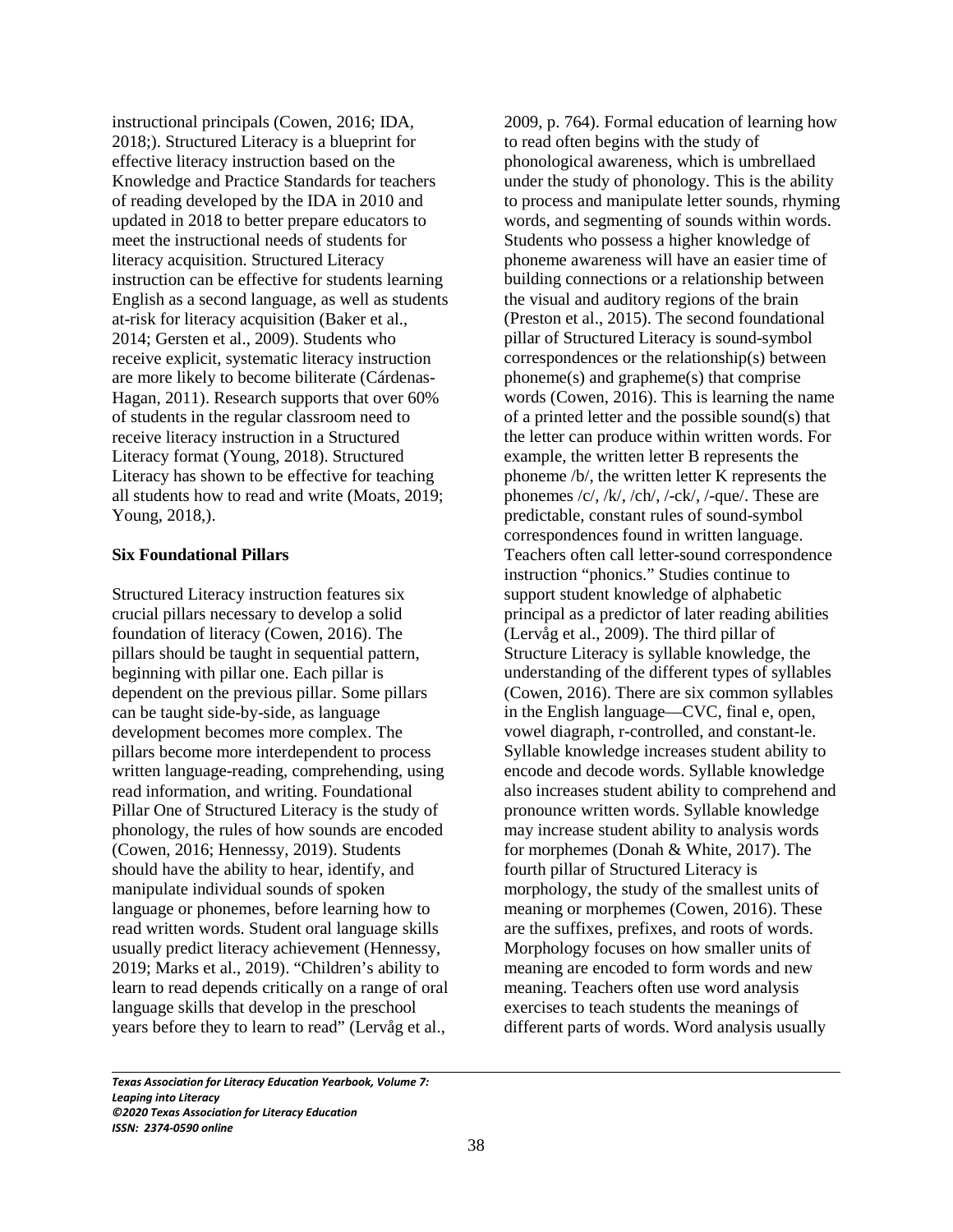increases student lexicon and comprehension abilities (Donah & White, 2017). Research suggests that morphological analysis may ease the transition from Grade 3 to Grade 4 in relation reading comprehension (Levesque et al., 2018). Morphology should be introduced during the primary grades to increase student knowledge of spelling, vocabulary, and reading to improve written composition and reading comprehension (Castles et al., 2018; Henry, 2019). The fifth pillar of Structured Literacy is syntax, the study of sentence structure mechanics, grammar, and variation of words (Cowen, 2016). This includes the rules that dictate the sequence and function of words to form comprehendible meaning in written language. This also includes the types of punctuation that are necessary to comprehend written sentences. The sixth and final foundational principle of Structured Literacy is semantics, the study of the meaning(s) of words, symbols, and units of words (Cowen, 2016; Hennessy, 2019). The study of semantics involves different aspects of meaning, such as morpheme and syntax information to comprehend the written passage (Moats, 2000). Student lexicon or dictionary stores meaning(s) of words and their environment supports the development of their lexicon. Students often attach pictures to a word or groups of words. Each individual may derive at a different conclusion of a passage based on their past history. Semantics assist in attaching inferred meaning to written and oral verbiage.

## **Instructional Principals**

 $\overline{\phantom{0}}$ 

Parallel in nature to the foundational principles, the instructional principles of a Structured Literacy model provide a blueprint of the most effective ways to provide instruction for students learning how to read and write (IDA, 2019, 2018). The instructional principles better ensure students are receiving the right instruction to develop the most effective brain connections to process literacy. The first instructional principle of Structured Literacy is learning the

foundational or prerequisite skills of the current lesson (IDA, 2019, 2018). For example, students should know the sounds of letters before encoding letters into words. The second principle is systematic instruction or teaching skills in a logical order (IDA, 2019, 2018). Instructional lessons should move from simple to more complex, building on prior knowledge (Cowen, 2016). The third instructional principle of Structured Literacy is teaching students through explicit, direct instruction (IDA, 2019, 2018). Instruction should include teacher modeling of the task using clear, easy to understand steps of completion. Vygotsky (1934/2002) believed that for learning to occur in the classroom, teachers need to constantly model and explain tasks. Explicit instruction often includes scaffolding instruction to student(s) needs (Archer & Hughes, 2011). The fourth principle of Structured Literacy is scaffolding instruction to meet student abilities (IDA, 2019, 2018). This means providing the exact temporary support for task completion that is just beyond student unassisted abilities (Vygotsky, 1934/2002). Scaffolding is a process that includes contingency, fading, and transfer of responsibility (Van de Pol et al., 2010). Contingency is responsiveness, which is tailored, adjusted, and differentiated during instruction (Van de Pol et al., 2010). Responsiveness to increase the control when students are failing and to decrease the control when students are succeeding (Van de Pol & Elbers, 2013). The zone of proximal development is the ideal place of instruction (Vygotsky, 1934/2002), this where contingency should place.

Contingency, fading, and transfer of responsibility were observed during a research study titled, *Tier 2 Intervention for Students in Grades 1-3 Identified as At-Risk in Reading.* The findings from this research revealed the following types of the first finding was that teachers asked students specific questions using "who, why, what, where and how questions to determine student understanding" (Ray, 2017, p.

*Texas Association for Literacy Education Yearbook, Volume 7: Leaping into Literacy ©2020 Texas Association for Literacy Education ISSN: 2374-0590 online*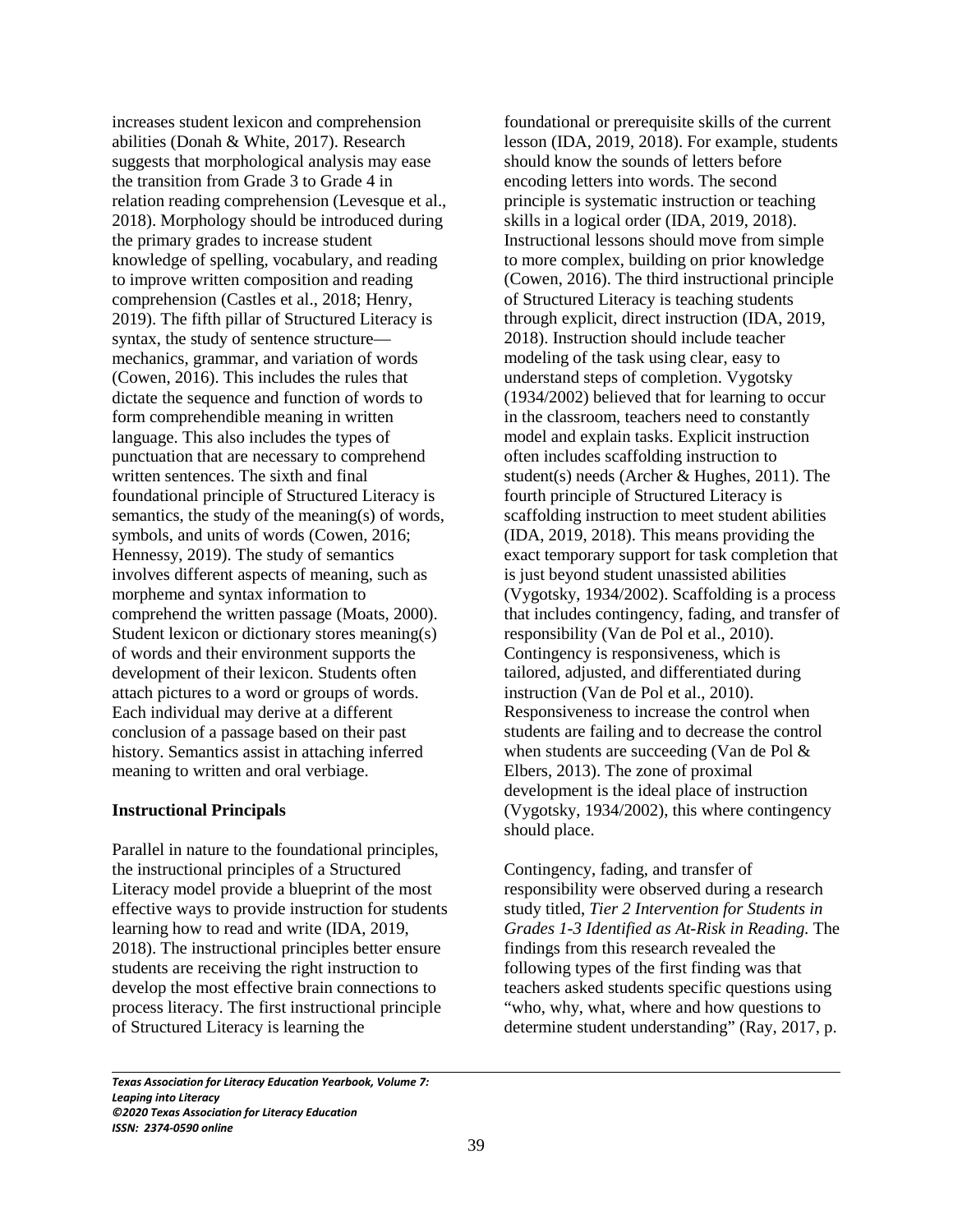129). A second finding was that the teacher and students used contingency during a teacher led discussion about "the similarities and differences related to "mp" words," such as "camp," "bump," and "limp", by providing bits of information and asking leading questions about the word patterns to better understand how the letters formed similar sounds, using similar letters (p. 129). A third finding was teacher modeling of "how students could use their fingers to mark words, say words, and highlight the vowel sound of the word" and "how to sound out words when students asked how to spell a word" (p. 128). A fourth finding was that a teacher wrote words using different colors to signify the difference between vowels and constants (Ray, 2017). It is important to note that teachers "moved back and forth between contingency and fading, depending on the student's ability to complete the task" (p. 129).

Fading is defined as "gradual withdrawal of the scaffolding" or contingency support (Van de Pol et al., p. 275, 2010). The following examples of fading were observed:

- "asking students to create a new word" by changing the vowel sound, and providing positive feedback to students about their sentences" (Ray, 2017, p. 129)
- "asking students to correct their use of space on the lined writing paper, spelling and punctuation errors, and line spacing as they wrote their paragraphs" (p. 130)
- "asking students to either write their own sentences or to copy her modeled sentences" (p. 130).

Transfer of responsibility is the completion of the fading stage when students can independently process the task. The following examples were observed. The teacher "asking students to independently find and highlight the base for words with prefixes", and "asking students to independently sound out words using arm movements" (Ray, 2017, p. 129). Another

observed example of transfer of responsibility was the teacher "asking students to independently highlight vocabulary words and words that had similar meanings" to the vocabulary words (p. 130).

The fifth instructional principle of Structured Literacy instruction is interactive discussions about the assignment (IDA, 2019, 2018). Concerning the meaning of collaboration, Vygotsky (1934/2002) emphasized that teacher and student need to work together in order to solve a learning problem. Vygotsky also emphasized the need to have students explain assignments to help them develop the ability to ask questions and explain concepts. This can include discussions about the steps necessary to complete the assignment. This can also include discussions about the material or focus of the lesson. The sixth principle of Structured Literacy is allowing students to practice the new skill (IDA, 2019, 2018). Students need to see, process, and work through the steps of a task several times before claiming ownership of the skill, having the ability to teach the skill to someone else. The last instructional principle of Structured Literacy is monitoring student progress through observation, interaction, and formal assessment (IDA, 2019, 2018). Antidotal notes may give validity to a short monitoring probe (Snowling et al., 2011). The process of monitoring should be short and reveal what pieces of the task or lesson students know and which pieces need to be retaught.

## **Instructional Method**

A method that can increase the effectiveness of the Structured Literacy instruction is the response to intervention (RTI) model (Birsh, 2011; IDA, 2018; Moats, 2017). This model of instruction is a mandated (ESSA, 2015, IDEA, 2004, NCLB, 2002) tool that may increase the implementation and effectiveness of Structured Literacy instruction. The RTI model is a system within the educational system of an individual school mandated to identify students at-risk in

*Texas Association for Literacy Education Yearbook, Volume 7: Leaping into Literacy ©2020 Texas Association for Literacy Education ISSN: 2374-0590 online*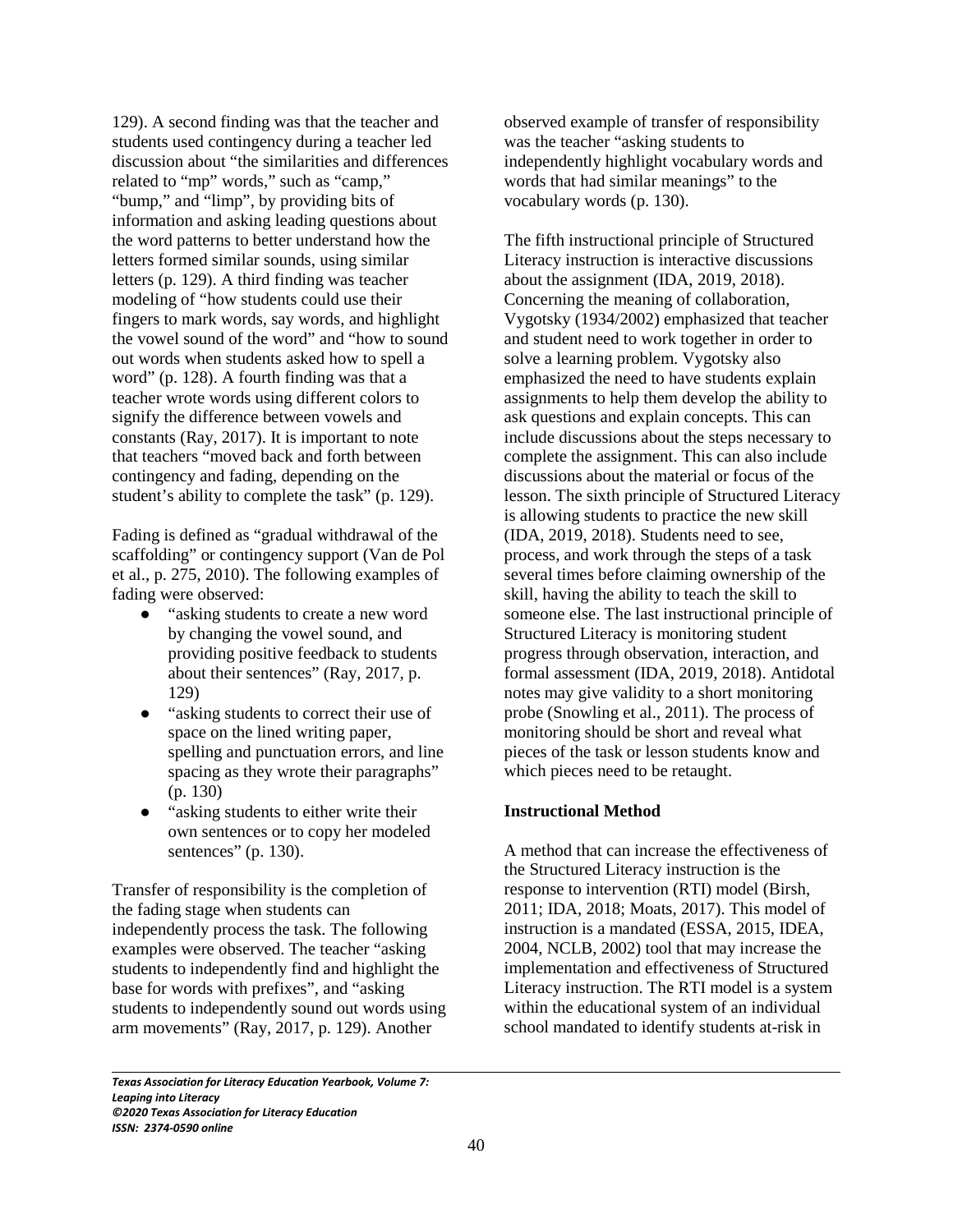literacy to provide instructional supports based on their literacy acquisition needs to increase literacy achievement (ESSA, 2015, IDEA, 2004, NCLB, 2002, Ray, 2017). Each school model is developed and modified to serve the students present. Each model usually includes a grade level universal screener beginning in the primary grades that uses short literacy probes to determine students "at-risk for grade-level literacy acquisition" (Ray, 2017, p. 30). RTI models have at least three tiers of instruction, some have more (Fuchs et al., 2012; Kashima, 2009; Ray, 2017). Tier 1 is differentiated research-based instruction that should reach 80% of all students. Tier 2 instruction is for students struggling or not showing growth at Tier 1 (Kashima et al., 2009; Ray, 2017). Tier 2 instruction is usually taught in small groups focused on student learning needs. This instruction may take place in the regular classroom or in a pull-out situation. Tier 3 instruction is for students not showing growth at Tier 2. Tier 3 is usually one-on-one group instruction and may include special education students, depending on the school model. Each tier of instruction should include scaffolding of

instruction and progress monitoring (Kashima et al., 2009; Moats, 2017; Ray, 2017).

The Structured Literacy model requires delicately interwoven instruction to build the foundational literacy skills necessary to effectively speak, read, and write. "Young children need writing to help them learn about reading, they need reading to help them learn about writing, and they need oral language to help them learn about both" (Roskos et al., 2003, p. 3). Many individuals were not taught how to read and write using an explicit, direct, systematic instructional model that included the phonology sounds system. This concept is often a weak introduction within a teacher preparation program that should be strengthened through ongoing professional development (IDA, 2018; Moats, 2014; Neuman, 2020). Educators can find more information about where individuals can learn the knowledge and skills necessary to teach Structure Literacy at dyslexiaida.org. The organization also has information about the different curriculum programs that meet the Structure Literacy model guidelines.

#### **References**

**\_\_\_\_\_\_\_\_\_\_\_\_\_\_\_\_\_\_\_\_**

- Archer, A. L. & Hughes, C. A. (2011). Explicit instruction, effective and efficient teaching. The Guilford Press.
- Baker, S., Lesaux, N., Jayanthi, M., Dimino, J., Proctor, C.P., Morris, J., Gersten, R., Haymond, K., Kieffer, M.J., Linan-Thompson, S., & Newman-Gonchar, R. (2014). Teachingacademic content and literacy to English learners in elementary and middle school (NCEE 2014-4012). Washington, DC: National Center for Education Evaluation andRegional Assistance (NCEE), Institute of education Sciences, U.S. Department ofEducation. http://ies.ed.gov/ncee/wwc/publications\_reviews.aspx.
- Birsh, J.R. (2011). Multisensory teaching of basic language skills. Paul H. Brookes Pub Co.
- Cárdenas-Hagan (2011), Multisensory teaching of basic language skills, 3rd Ed, Chapter 20, Birsh, J. R. (Ed). Paul H. Brookes Pub Co.
- Castles, A., Rastle, K., & Nation, K. (2018). Ending the reading wars: reading acquisition form novice to expert. Psychological Science in the Public Interest, 19, 5-15. https://doi.org/10.1177/1529100618772271.
- Cowen, C. D. (2016). What is structure literacy? https://dyslexiaida.org/what-is-structured-literacy/, 2016.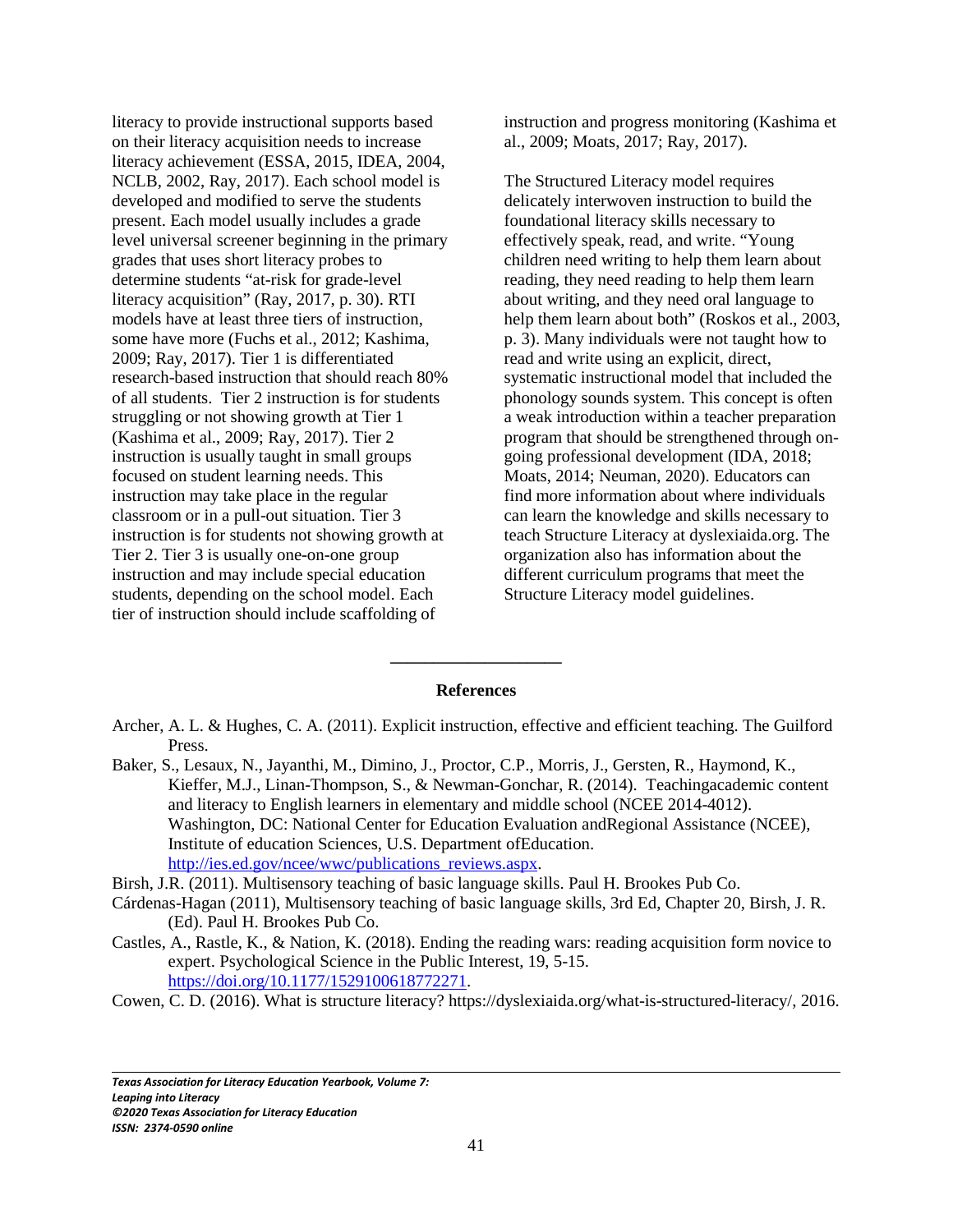- Donah, S. & White, N. C. (2017). Morphemic awareness: from the Anglo-Saxon layer to the Latin and Greek layers, it's never too early to begin! PowerPoint presentation. International Dyslexia Association conference, 2017.
- Fuchs, D., Fuchs, L., & Compton, D. (2012). Smart RTI: A next-generation approach to multilevel prevention. Exceptional Children, 78(3), 263-279. https://www.cec.sped.org/Publications/CEC-Journals/Exceptional-Children
- Gersten, R., Compton, D., Connor, C.M., Dimino, J., Santoro, L., Linan-Thompson, S., & Tilly, W.D. (2009). Assisting students struggling with reading: Response to intervention and multi-tier intervention for reading in the primary grades, a practice guide (NCEE 2009-4045). Washington, DC: National Center for Education Evaluation and Regional Assistance, Institute of education Sciences, U.S. Department of Education. Retrieved from http://ies.ed.gov/ncee/wwc/publications/practiceguides/.
- Hennessy, N. (2019). What is the language literacy connection for skilled reading? The Examiner, 8(2). https://dyslexiaida.org/the-language-literacy-connection-for-skilled-reading/, 2019.
- Henry, M. (2010). Unlocking Literacy. Brookes Pub Co.
- Henry, M. K. (2019). Morphemes matter: a framework for instruction. Perspectives on Language and Literacy, 45(2). https://dyslexiaida.org/perspectives/
- International Dyslexia Association. (2019). Structured Literacy: An introductory guide. https://dyslexiaida.org/teachers/
- International Dyslexia Association (2018, March). Knowledge and practice standards for teachers of reading. https://dyslexiaida.org/knowledge-and-practices/.
- Kashima, Y., Schleich, B., & Spradlin, T. (2009). The core components of rti: A closer look at evidencebased core curriculum, assessment and progress monitoring, and data-based decision making. Center for Evaluation & Education Policy, 1-11. http:ceep.indiana.edu
- Lervåg, Bråten, & Hulme (2009). The cognitive and linguistic foundations of early reading development: a Norwegian latent variable longitudinal study. American Psychological Association, 45(3), 764- 781.
- Levesque, K. C., Kieffer, M. J., & Deacon, S. H. (2018). Inferring meaning from meaningful parts: the contributions of morphological skills to the development of children's reading comprehension. Reading Research Quarterly, 54(1), 63-80.
- Marks, R. A., Kovelman, I., Kepinska, O., Oliver, M., Xia, Z., Haft, S. L., Zekelman, L., Duong, P., Uchikoshi, Y., Hancok, R., & Hoeft, F. (2019). Spoken language proficiency predicts printspeech convergence in beginning readers. Neurolmage, 201:116021. https://doi.org/10.1016/j.neuroimage.2019.116021. Epub 2019 Jul 13. PMID: 31310862 PMCID: PMC6765418.
- Moats, L. (2000). Speech to Print. Paul H. Brookes Pub Co.
- Moats, L. (2014). Details, details! Teaching to tech structured language and literacy. Presented International Dyslexia Association 2014. PowerPoint presentation retrieved from Louisa.Moats@gmail.com November 2014.
- Moats, L. (2017). Can prevailing approaches to reading instruction accomplish the goals of RTI? Perspectives on Language and Literacy, 43(3), 15-22.
- Moats, L. (2019). Hard Words: What Teachers Don't Know About Teaching Reading and What to Do About It. Voyager Sopris Learning, 2019 Spring Webinar Series. Voyager 2019.
- Neuman, S. & Danielson, K. (2020). Enacting content-rich curriculum in early childhood: the role of teacher knowledge and pedagogy. Early Education and Development, 1-16. https://doi.org/10.1080/10409289.2020.1753463.
- Preston, J. L., Molfese, P. J., Frost, S. J., Mencl, A. E., Fulbright, R. K., Hoeft, F., Landi, N., Shankwieler, D., & Pugh, K. R. (2016). Print-speech convergence predicts future reading outcomes in early readers. Psychological Science, 27(1), 75-84.

*Texas Association for Literacy Education Yearbook, Volume 7: Leaping into Literacy ©2020 Texas Association for Literacy Education ISSN: 2374-0590 online*